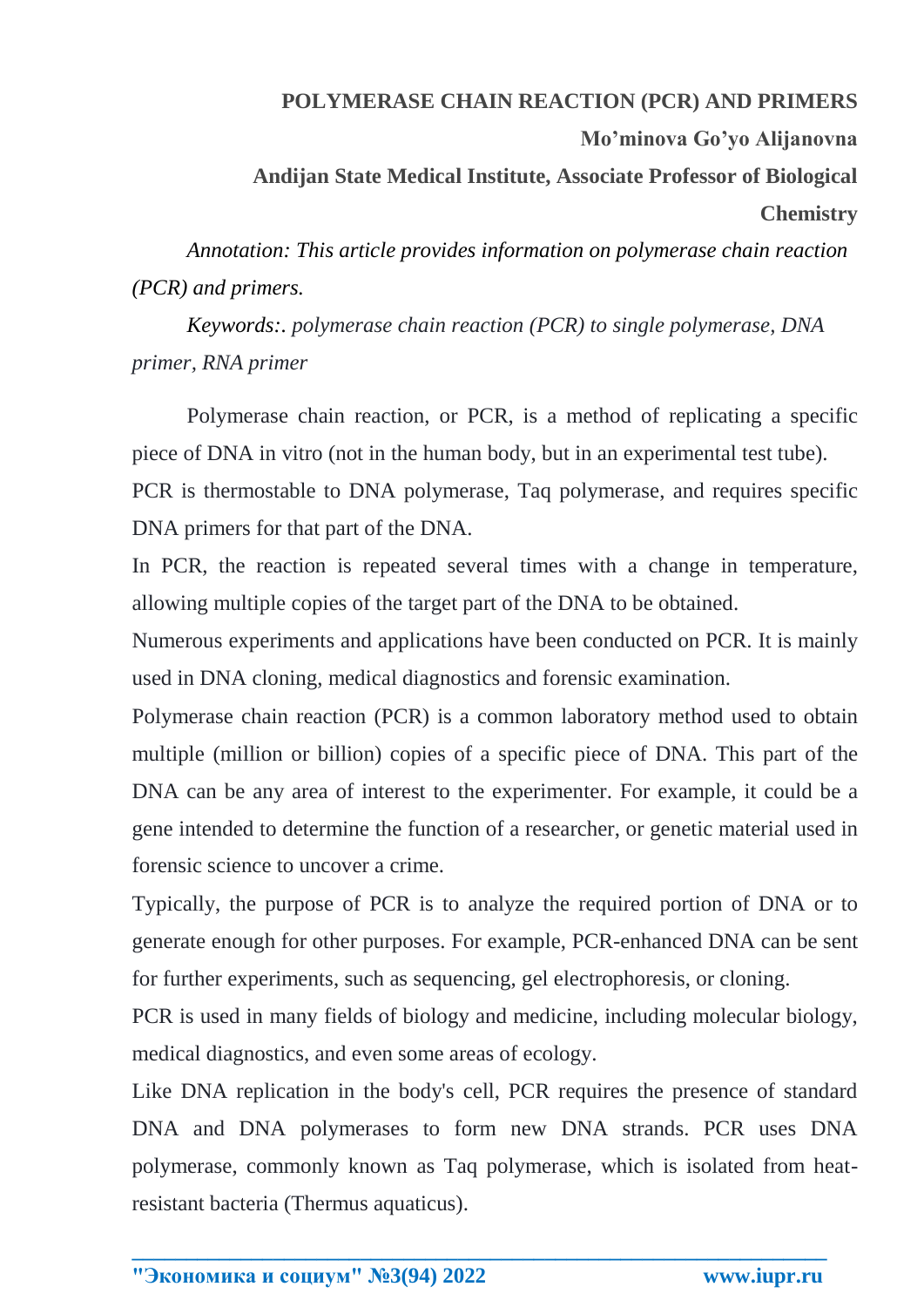T. aquaticus lives in hot springs and hydrothermal vents. Its DNA polymerase is very heat-resistant and is most active around 70  $\degree$  \ text C70  $\degree$  C70,  $\degree$ , start text, C, end text (at this temperature human or E. coli DNA polymerase is in a nonfunctional state). This temperature-resistant Taq polymerase is very suitable for PCR. As we can see, in PCR, high temperatures are repeatedly used to denature the standard DNA or to separate its strands.

PCR primers

Like other DNA polymerases, single polymerase can initiate DNA synthesis only in the presence of a short nucleotide sequence, i.e., primers. In PCR reactions, the experimental primer identifies the part of the DNA that needs to be copied or replicated.

PCR primers are short single-stranded DNA fragments, typically 20,020 nucleotides. Each PCR reaction uses two primers, which are adapted to attach to the target (to be copied) part from the sides. In this case, the sequence of primers is connected to the opposite strand of the standard DNA, that is, to the edge of the part to be copied. Primers are attached to the template by a complementary base pair.



## DNA template:

5'TATSAGATSSATGGAGT...GAGTASTAGTSSTATGAGT 5' 3' ATAGTSTAGGTASSTSA...STSATGATSAGGATASTSA 5' primer 1: 5'SAGATSSATGG 5' primer 2: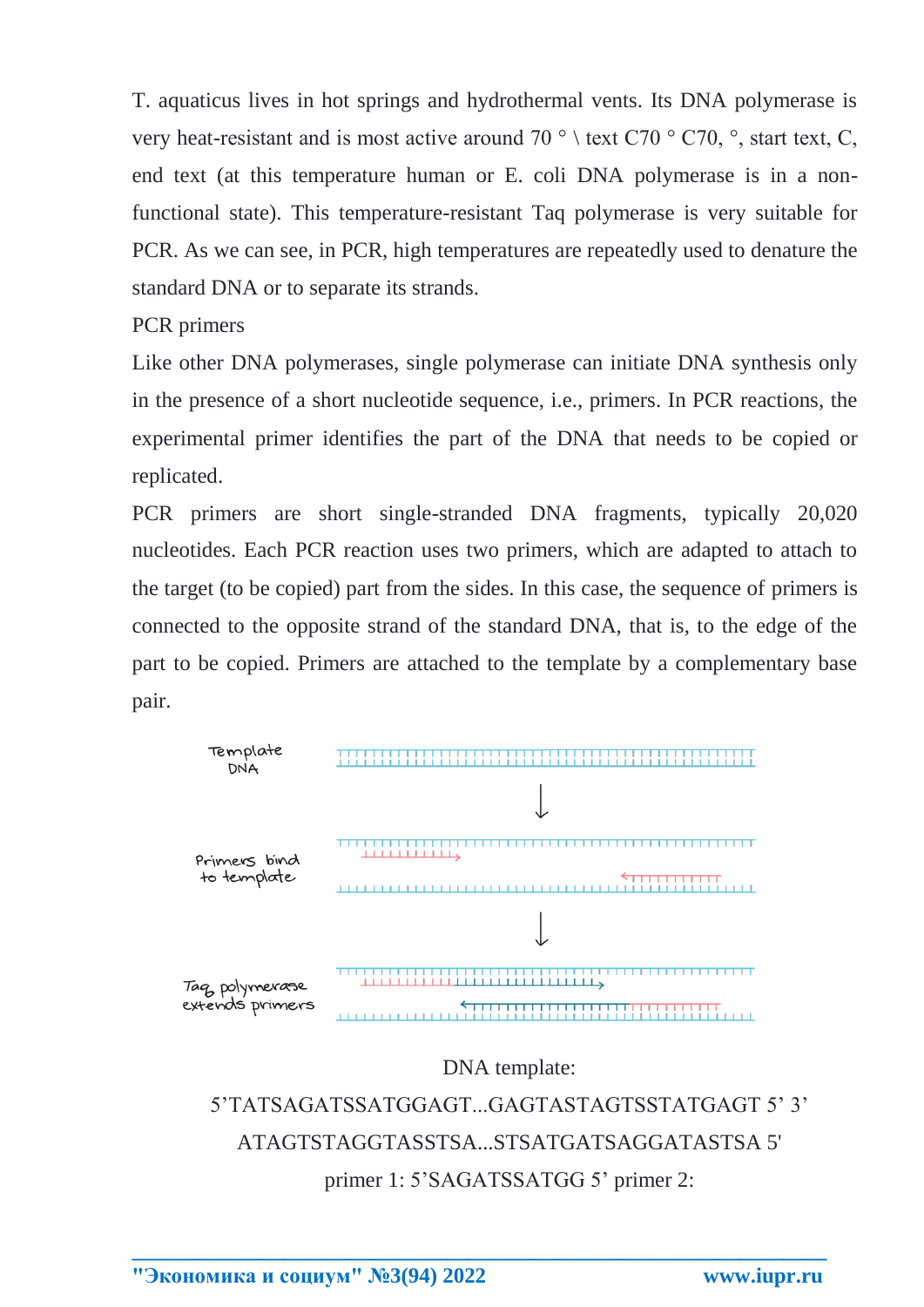Once the primers are attached to the template, they are elongated by the polymerases and a copy of the part between them is created.

PCR lines. The main components of the PCR reaction are single polymerase, primers, standard DNA, and nucleotides (DNA building blocks). Together with the cofactors required for the enzyme, the above are collected in a single test tube, which is then put into a high-and low-temperature cycle, resulting in the synthesis of DNA.



doubled

The main stages:

1. Denaturation (96  $\degree$  ) text C96  $\degree$  C96,  $\degree$ , start text, C, end text): The reaction is given a high temperature to denature or separate the DNA strands. The result is a one-chain template for the next step.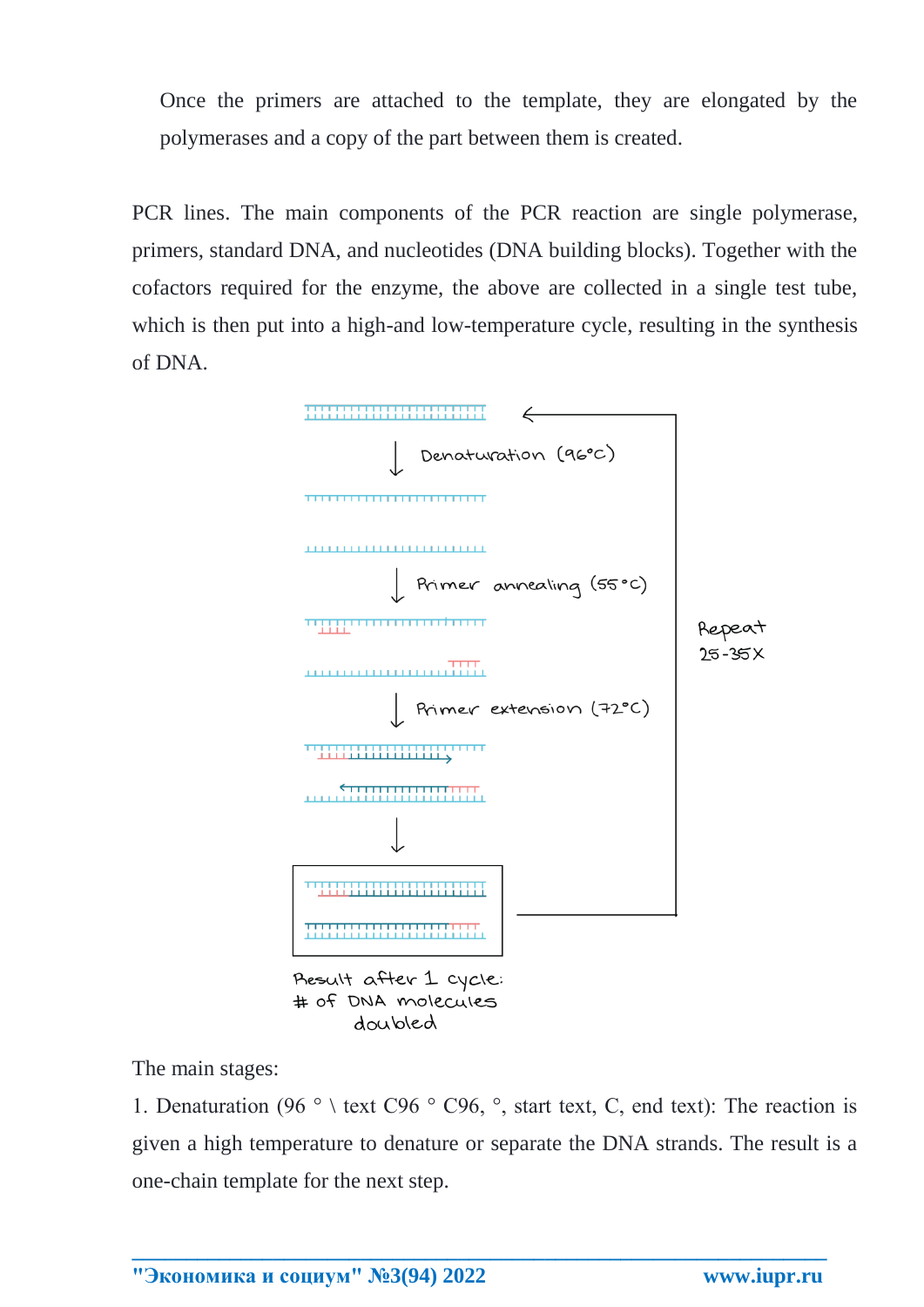2. Softening (555555 - 656565  $\degree$  \ text C  $\degree$  C  $\degree$ , start text, C, end text): The temperature of the reaction is reduced so that the primers bind to the complementary components in the standard DNA.

3. Prolongation (72  $\degree$ ) text C72  $\degree$  C72,  $\degree$ , start text, C, end text): The temperature rises in the reaction to allow single polymerase primers to lengthen and synthesize new DNA trands.

This cycle is repeated 252,525 to 353,535 times in a normal PCR reaction, with a total time of 222 to 444 hours, depending on the part of the DNA being replicated. If the reaction is effective, the target area can increase several to a billion times.

This is because in each reaction, not only the original DNA serves as a template, but also the newly synthesized DNA in one reaction becomes the template in the next reaction. The reaction contains a large number of primers and Taq polymerase molecules, which can double the number of DNA molecules in each reaction cycle. This exponential growth rate is illustrated in the figure below.



Gel electrophoresis is used to visually check the PCR results

The results of the PCR reaction are usually analyzed visually using gel electrophoresis. Gel electrophoresis is a method in which DNA fragments are passed through an electric current through a gel matrix and separated by size. Typically, standard or DNA sequences are used to determine the size of the fragments in a PCR sample.